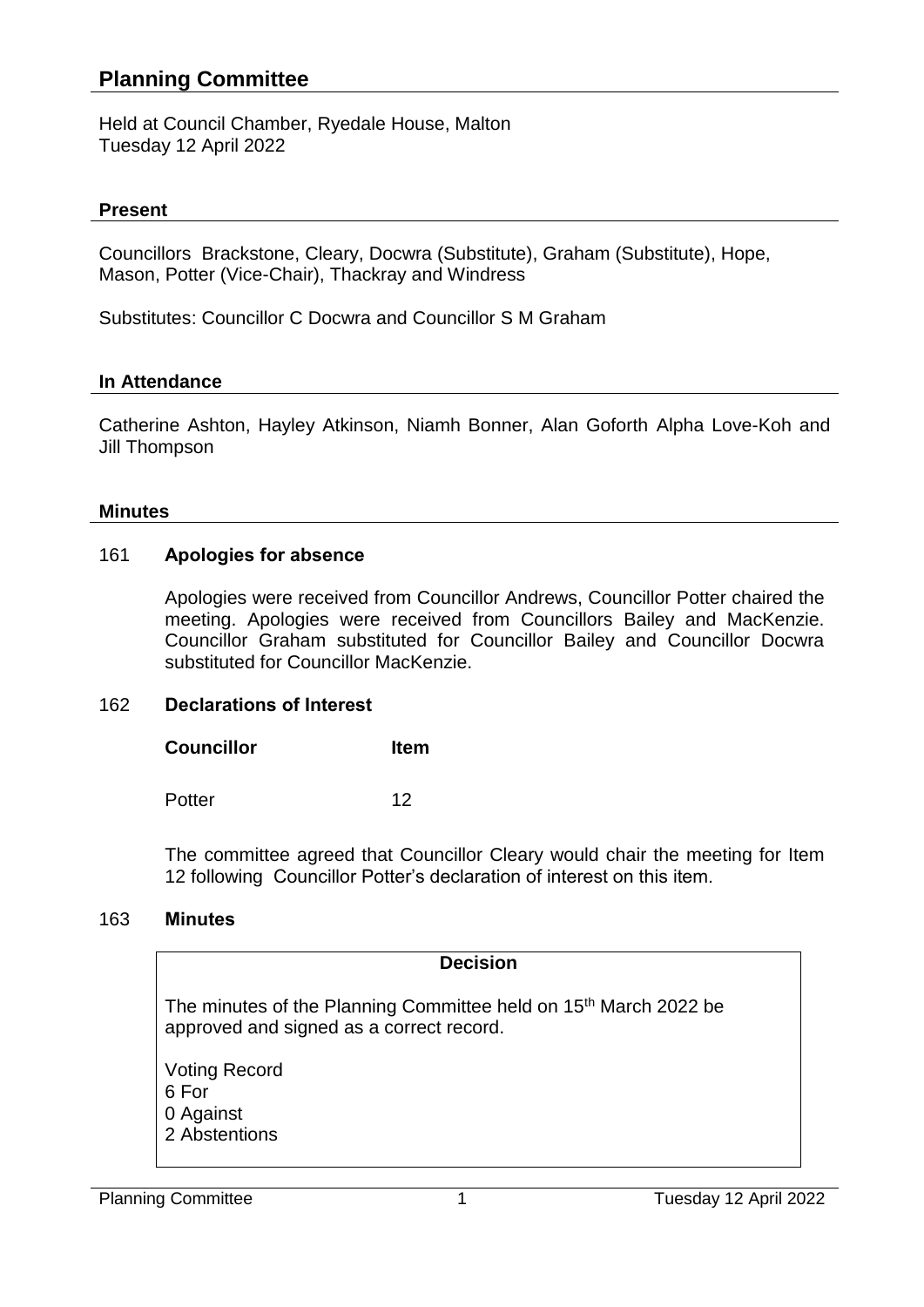### 164 **Urgent Business**

Following Officer Recommendation Item 13 was removed from the Agenda.

Councillor Potter proposed Items 9, 10 and 11 be reordered to 10, 11, 9 to facilitate a more coherent discussion of applications 21/00284/FUL and 21/00925/FUL at the same address.

#### 165 **Schedule of Items determined by the Committee**

The Service Manager Planning and Development submitted a list (previously circulated) of the applications for planning permission with recommendations thereon.

## 166 **21/00794/73- Forge Cottages, Barugh Lane, Great Barugh, Malton**

## **Decision PERMISSION GRANTED-** Subject to conditions as recommended Voting Record 7 For 0 Against

1 Abstention

## 167 **21/01661/MFUL- Wood House Farm To Acres Lane, Acklam, Malton**

#### **Decision**

**Minded to Approve. Authority delegated to Service Manager Planning and Development to determine the application following receipt of comments from the LLFA.**

Voting Record 8 For 0 Against 0 Abstention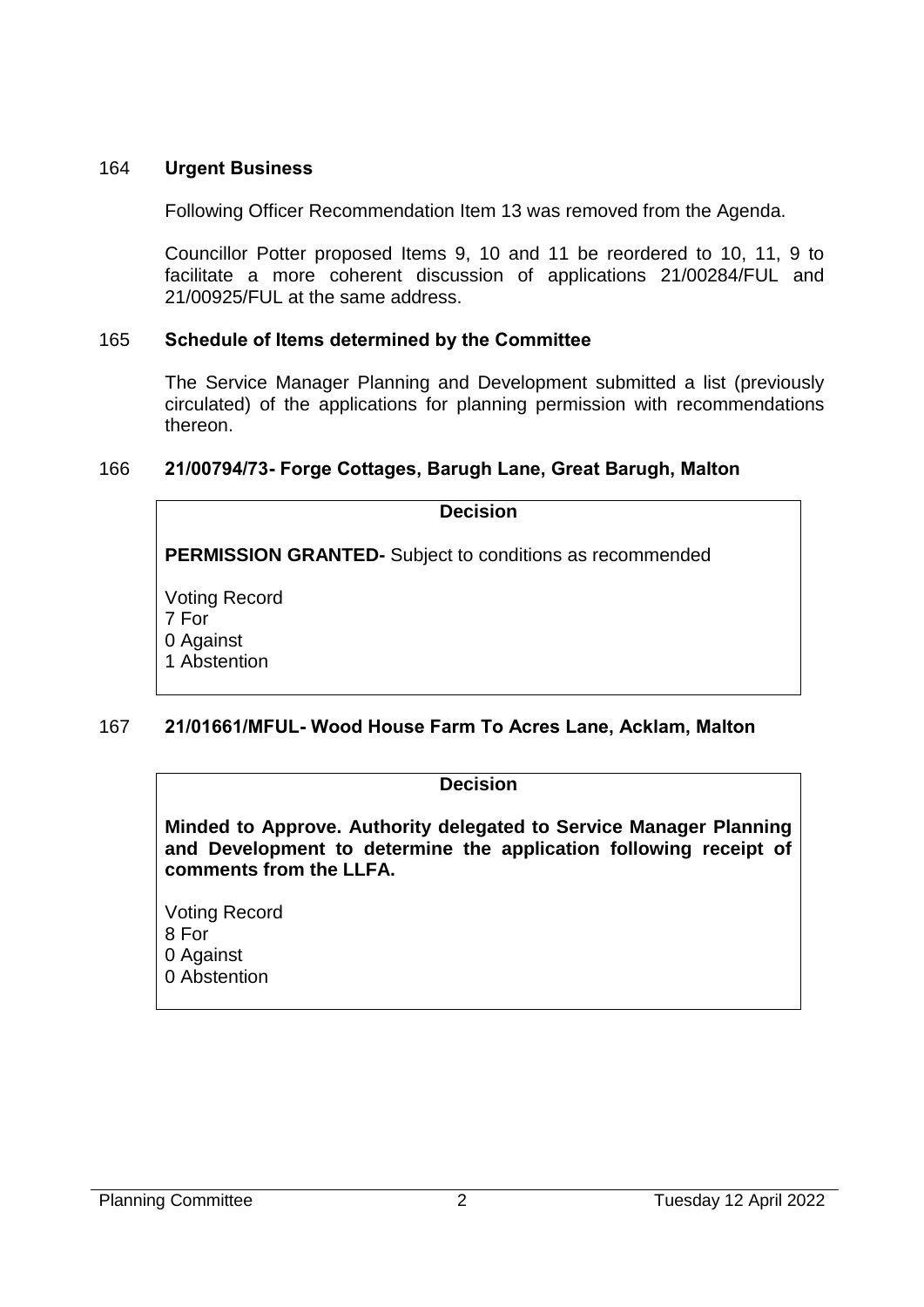#### 168 **22/00026/MFUL- Plots 11F To 13H, Malton Enterprise Park, Cherry Farm Close, Malton**

#### **Decision**

**PERMISSION GRANTED-** Subject to conditions as recommended plus additional informative.

Voting Record 8 For 0 Against 0 Abstention

Councillor Windress joined the meeting at 18:40.

## 169 **21/00284/FUL- The Lodge, Goose Track Lane, West Lilling**

**Decision**

**DEFERRED FOR SITE INSPECTION**

## 170 **21/00889/73A- 17, 18 And 19 Hillside Way, West Lutton, Malton**

| <b>Decision</b>                                                 |
|-----------------------------------------------------------------|
| <b>PERMISSION GRANTED-</b> Subject to conditions as recommended |
| <b>Voting Record</b>                                            |
| 8 For                                                           |
| 0 Against<br>1 Abstention                                       |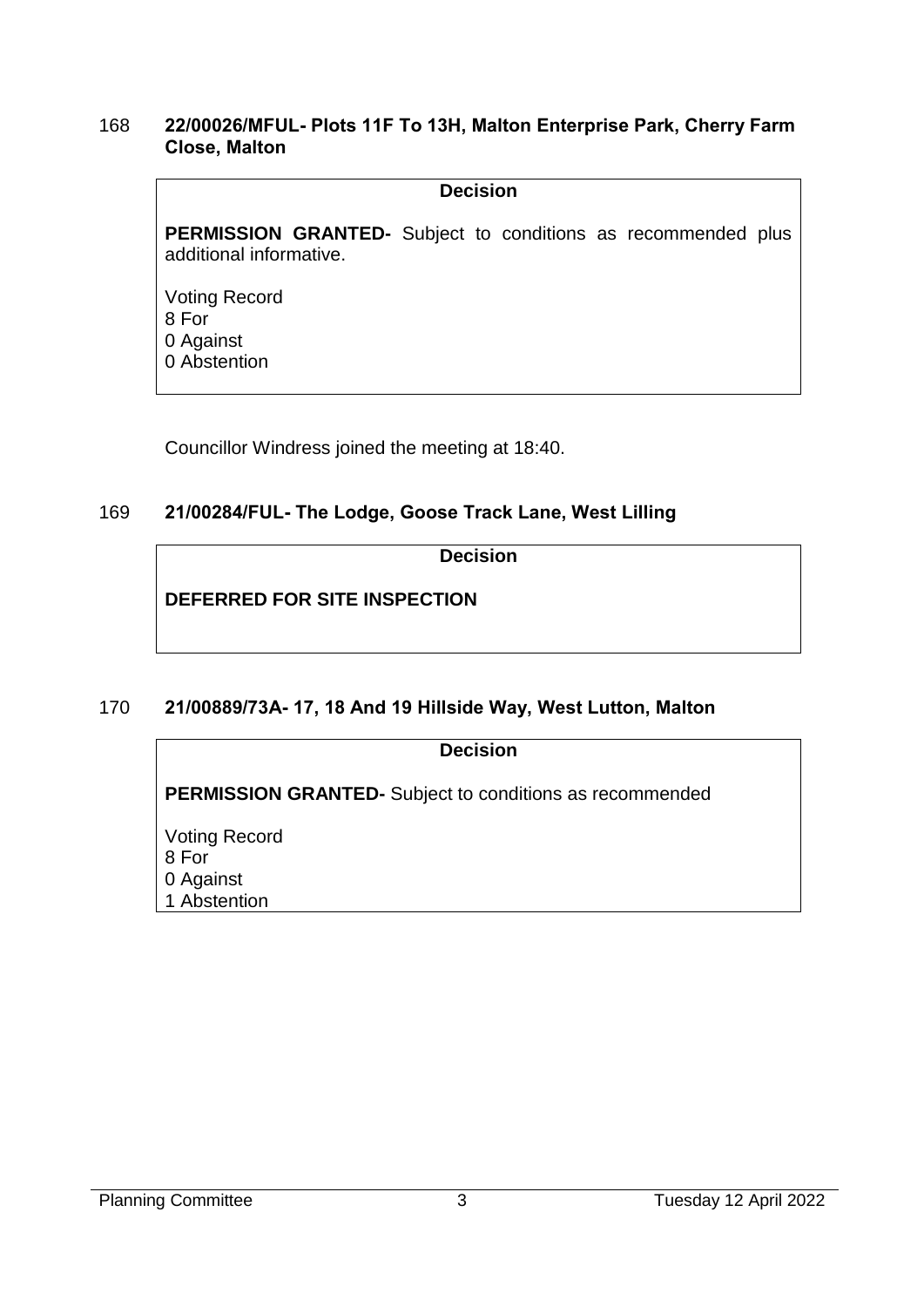## 171 **21/00925/FUL- The Lodge, Goose Track Lane, West Lilling**

**Decision**

## **DEFERRED FOR SITE VISIT**

Voting Record 9 For 0 Against 0 Abstention

Councillor Potter left the meeting at 19:20.

## 172 **21/01252/FUL- Land At Malton Lane, Allerston, Pickering**

# **Decision PERMISSION GRANTED-** Subject to conditions as recommended Voting Record 8 For 0 Against 0 Abstention

In accordance with the Members Code of Conduct, Councillor Potter declared a personal, non-pecuniary but not prejudicial interest. Councillors Potter left the meeting for the duration of the item, Councillor Cleary chaired the meeting for the duration of the item.

Councillor Potter re-joined the meeting at 19:35.

## 173 **22/00052/OUT- Land Off Linkfoot Lane Access, Ashdale Road, Helmsley**

**Decision**

## **REMOVED FROM THE AGENDA AT OFFICERS REQUEST**

## 174 **Any Other Business**

There was no other business.